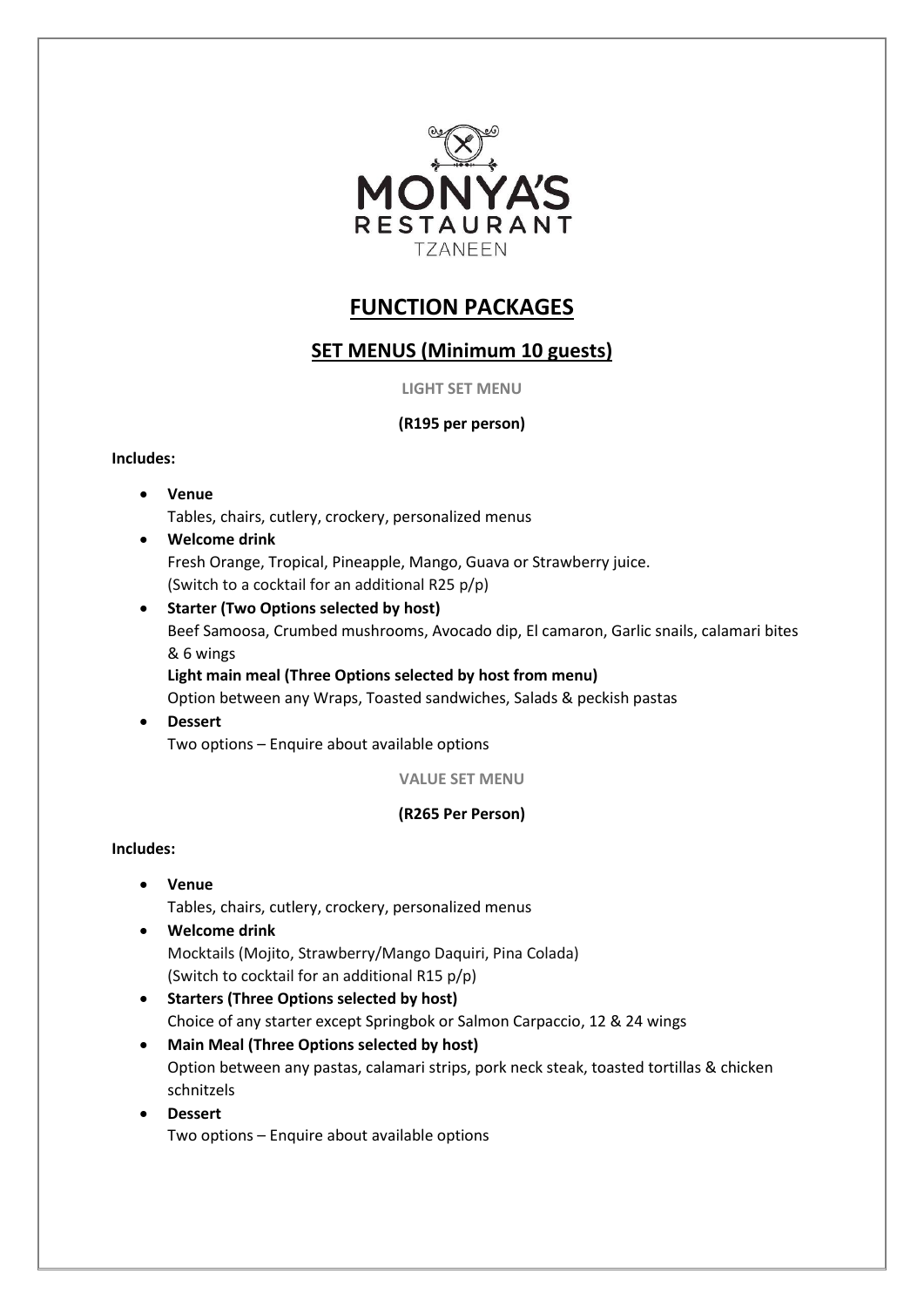### **ALL- IN SET MENU**

### **(R320 Per Person)**

### **Includes:**

- **Venue**  Tables, chairs, cutlery, crockery
- **Welcome drink** Any 3 cocktails options
- **Starters (Three Options selected by host)** Any Selection from the Starters except 24 wings
- **Main Meal (Five Options selected by host)** Any Selection from the Mains
- **Dessert**  Two Options - Enquire about available options

# **PLATTERS (serves 4)**

# **THE BIG EASY PLATTER R345**

Butter chicken wrap bites, 12 battered wings with your choice of basting, high tea sandwiches (toasted bacon feta and peppadew on ciabatta), stuffed olives marinated in olive oil & herb dressing, crumbed mushrooms and an assortment of dips.

## **VALUE PLATTER R395**

Crumbed chicken strips, sesame and coriander meatballs, mini beef & cheese sliders, 12 battered wings with your choice of basting, avocado dip with crispy tortilla chips, Smokey BBQ Bacon& red pepper wrap bites, fries and an assortment of dips.

## **VARIETY PLATTER R435**

Smokey BBQ fillet & sesame wrap bites, camembert and chive bruschettas, toasted ham and sundried tomato sandwiches, chicken satay kebabs, Salami & cream cheese roll ups, calamari strips, fries and an assortment of dips.

## **MONYAS MEAT PLATTER R520**

Springbok OR salmon Carpaccio, rocket and balsamic and avocado, 300g sticky BBQ steak strips, 1kg pork belly ribs, Deep-Fried Spicy Pork Belly Bites and an assortment of dips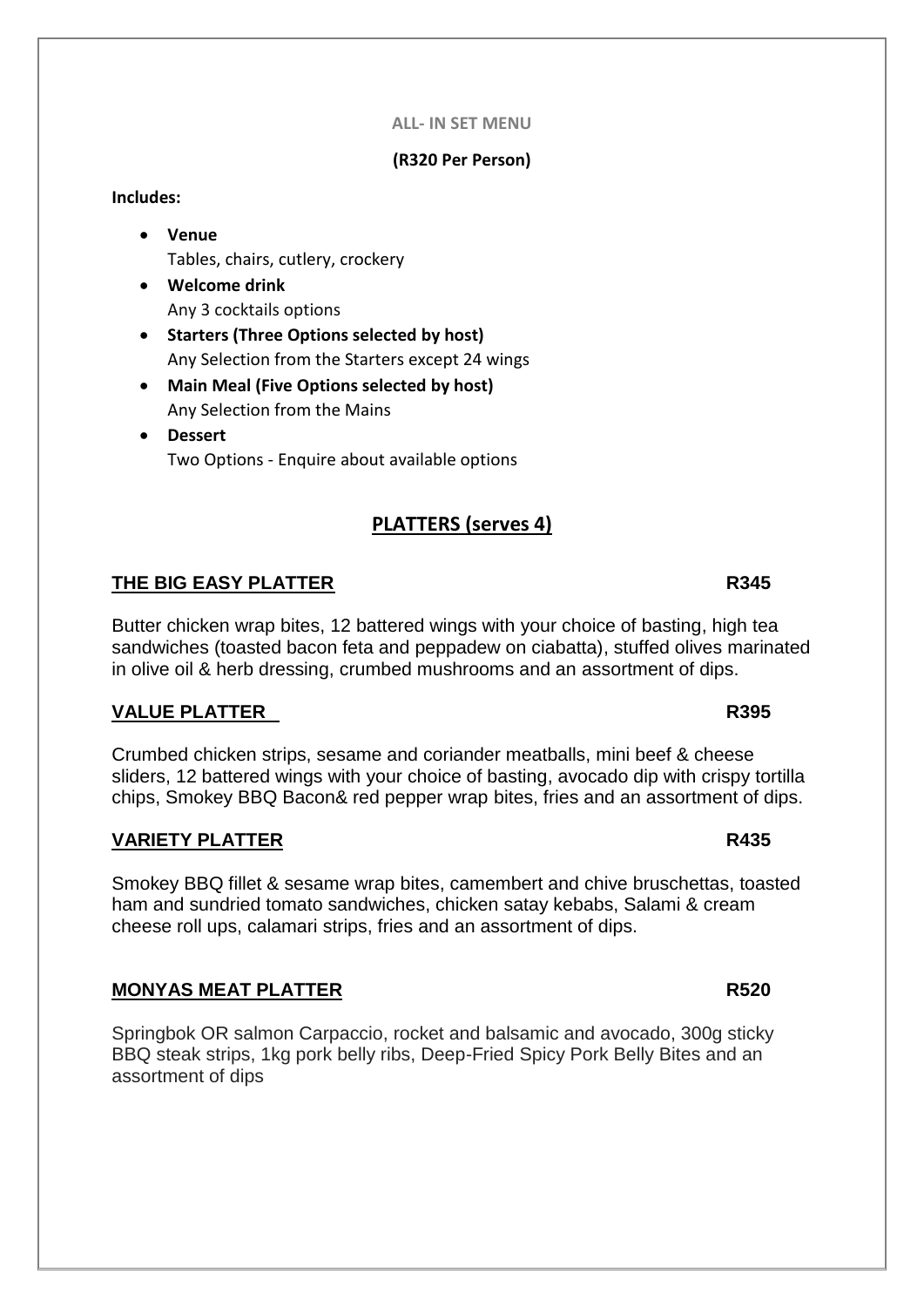# **WELCOME DRINKS**

# **N/A Cocktails: R37p/p**

Virgin mojitos, virgin strawberry daiquiris, mango daiquiris, virgin Piña coladas

# **Alcoholic Cocktails: R47p/p**

Mojitos, strawberry/mango daiquiris, Gin & pink/blue tonic, Piña coladas

### **BUFFET**

### **Minimum 25 guests**

### **R195 p/p**

**Beef roast in a creamy mushroom or pepper rosemary sauce**

**Deboned chicken thighs/breast in a garlic peppadew sauce**

**2 starch options**

**2 vegetable options**

**Toasted pumpkin seed & garden salad with feta**

**1 fresh juice/ soft drink per person**

## **R275 p/p**

**Beef Fillet/Lamb roast in a creamy mushroom or brandy pepper rosemary sauce**

**Deboned chicken thighs/breast in a garlic peppadew sauce**

**2 starch options**

**3 vegetable options**

**Honey mustard rocket salad & garden salad with feta**

**1 Cocktail per person**

**Dessert – 2 options (plated)**